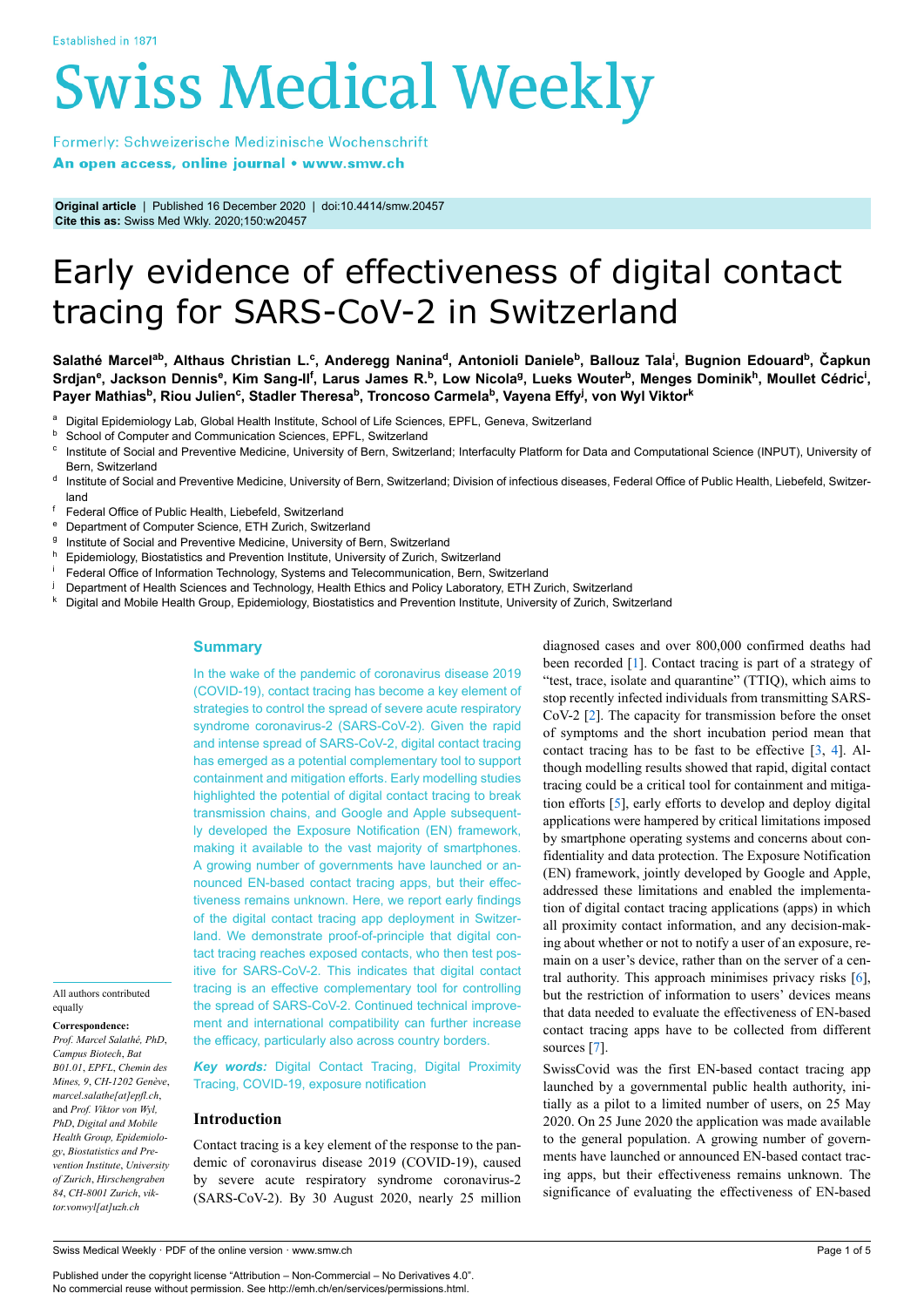contact tracing systems was highlighted by the World Health Organization [8] and is considered an ethical requirement for the continued deployment of such systems [9]. Here, we report early findings of the SwissCovid deployment from 23 July 2020 to 10 September 2020 (hereafter referred to as the study period).

#### **How does SwissCovid work?**

The technical details of the SwissCovid system are given in [10], but briefly, SwissCovid uses the EN framework (version 1.2) to estimate proximity between phones. Each phone generates a daily temporary exposure key (TEK), from which fast rotating proximity identifiers are derived and exchanged with neighbouring phones via Bluetooth low energy (BLE) beacons. Upon confirmation of SARS-CoV-2 infection by reverse transcriptase polymerase chain reaction (RT-PCR) testing, authorised Swiss health professionals can generate a single-use validation code (Covidcode), which is provided to the user. The Covidcode is associated with the beginning of the contagious period, which was determined to start 2 days before onset of symptoms [11] for symptomatic patients, and on the day of the test for patients who are asymptomatic at the time of testing. Upon entering a valid Covidcode in the app, TEKs for the contagious period are transmitted from the user's phone to the computer server of the Swiss Federal Office of Public Health (FOPH). All SwissCovid apps regularly contact the server for uploaded TEKs and associated data, and compute the exposure risk for the previous 10 days. To ensure privacy, notifications are shown only on the phone and are not forwarded to a server. During the study period, the notification provided users with the last day of exposure, a reminder that they are entitled to a free RT-PCR test, and directed them to a SwissCovid-specific hotline (number only shown upon notification).

The BLE beacons, used by SwissCovid to estimate whether two devices have been in close proximity to each other for a period of time, are radio signals, which attenuate with distance. The EN framework application programming interface (API) estimates the amount of time a device has been close enough to other devices of infected individuals, based on three different attenuation intervals. To identify attenuation levels that would best estimate proximity below 1.5 metres, attenuation levels for different controlled and real-life scenarios produced by different devices at different distances and orientation were measured, and subsequently corrected using the per-device calibration values provided by the EN framework. Per-device calibration values take into account varying antenna and chip characteristics that influence sending and receiving powers. These results informed the parameterisation of the EN framework so that SwissCovid users are notified if they spent at least 15 minutes in close proximity (1.5 metres) to RT-PCR-confirmed cases.

## **Evaluation of privacy-preserving EN-based digital contact tracing**

Digital contract tracing is a new method, and it is therefore crucial to rapidly evaluate and continuously monitor its effectiveness in the field. Digital contact tracing apps aim to prevent secondary transmissions by warning exposed contacts as early as possible [7]. To be an effective interven-

Published under the copyright license "Attribution – Non-Commercial – No Derivatives 4.0". No commercial reuse without permission. See http://emh.ch/en/services/permissions.html.

tion, several technical, behavioural and procedural conditions must be met (fig. 1)  $[12]$ . The app must be used by both the infected index case and exposed contacts (fig. 1, row 1), the index case must enter the Covidcode following a positive RT-PCR test (row 2), the exposed contacts must receive notifications (row 3), and the exposed contacts must respond to the warning in a timely fashion to prevent further transmission (rows 4 and 5). These conditions cannot be assessed directly via the app, owing to the voluntary and decentralised nature of the system. Alternative indicators and data sources have therefore been developed or commissioned. In Switzerland, the Federal Statistical Office (FSO) monitors downloads and active use of SwissCovid and publicly releases the relevant number on a daily basis [13, 14]. The FOPH updated the clinical registration form for RT-PCR-confirmed cases before the beginning of the study period, and included the SwissCovid app as an option for the reason for the test. In addition, several ongoing research studies collect information about app usage and notifications received on a monthly basis, for example Corona Immunitas [15], a nationwide Sars-CoV-2 seroprevalence study with digital follow-up surveys [16], and the COVID-19 Social Monitor, a regular, longitudinal online-survey on social, economic and behavioural aspects related to COVID-19, drawn from a representative panel for Switzerland. Furthermore, an ongoing cohort study embedded in contact tracing in the canton of Zurich [17], which enrols RT-PCR-confirmed cases and their close contacts, investigates circumstances of transmissions and risk exposures to SARS-CoV-2, and collects data about use of the app.

# **Downloads and active use of the SwissCovid app**

To measure the number of app downloads and active apps, reliable monitoring is already in place (fig. 1, box 1). By 10 September 2020, the SwissCovid app has been downloaded 2.36 million times, and the number of active apps per day has been estimated at 1.62 million (fig. 2A). The number of active users corresponds to 18.9% of the Swiss population (8.6 million).

During the study period, the FOPH reported 12,456 confirmed SARS-CoV-2 cases. During the same time period, the FOPH issued 2447 (19.6% of confirmed cases) Covidcodes and 1645 (13.2% of confirmed cases, 67.2% of issued Covidcodes) of these Covidcodes were entered into the app by the users (fig. 1, box 2; fig. 2B). Although the decentralised nature makes it impossible to know how many notifications were subsequently generated, the entered Covidcodes triggered 1695 phone calls to the Swiss-Covid hotline, thus providing evidence for actions undertaken by notified contacts (fig. 1, box 3; fig.  $2B$ ).

The Zurich SARS-CoV-2 Cohort is a longitudinal study embedded in the contact tracing of the canton of Zurich with continuous enrolment of RT-PCR-positive index cases and exposed contacts. Recruitment started on 7 August, and until 11 Sept, there were 235 index cases (median age 34 years, 51% males), and 185 exposed contacts (median age 33 years, 53% males) enrolled. Of the 235 index cases, 148 (63%) used the app. Of those 148 app users, 134 (91%) received, and 127 (86%) uploaded the Covidcode. Four cases did not upload the Covidcode because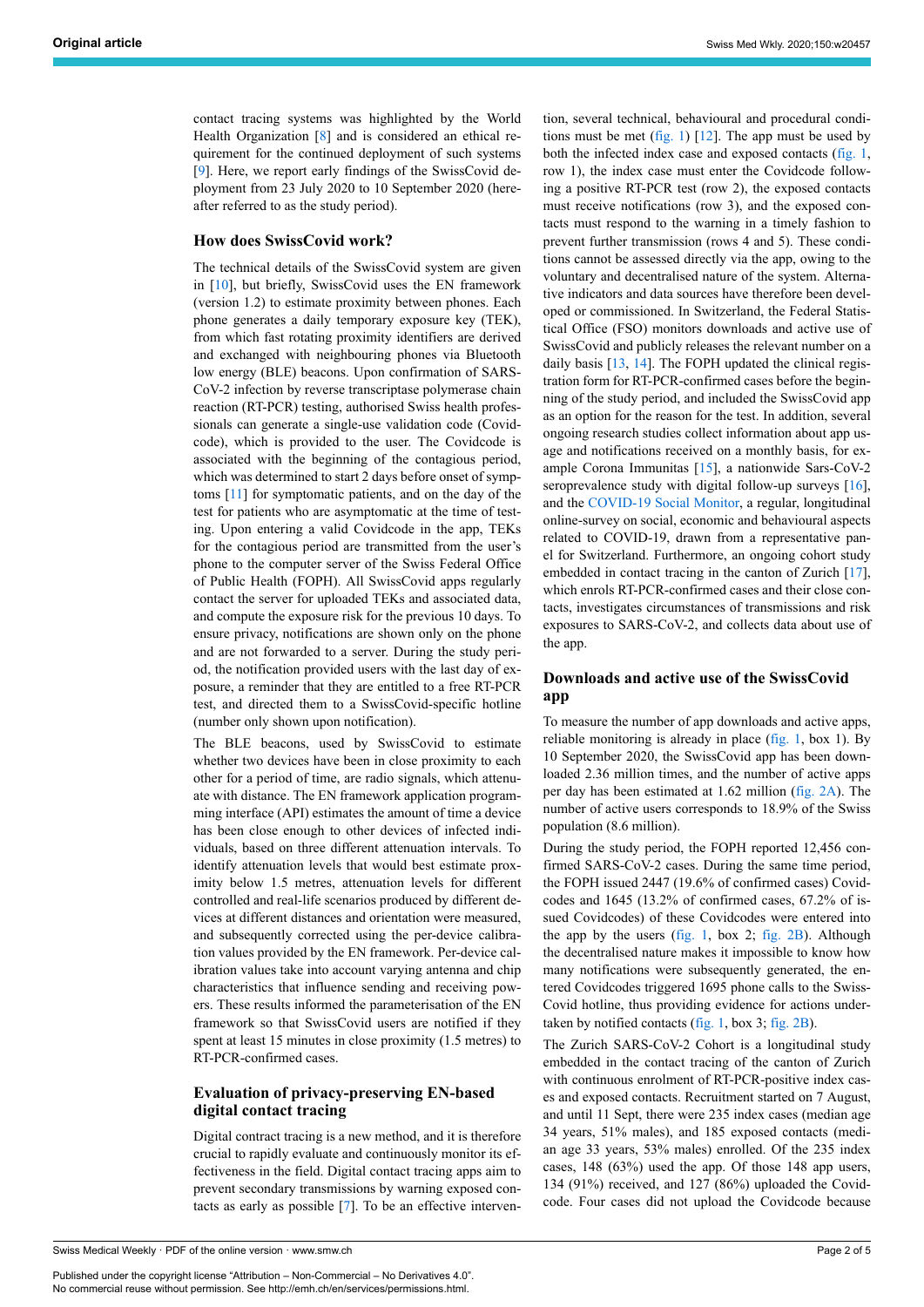they had already informed their contacts when they received the code. Three cases reported to have been tested because of a SwissCovid alert. Of the 185 exposed contacts, 132 (71%) used the app. Of those 132 app users, 46 (35%) received the SwissCovid warning related to the exposure that brought them into contact with the cantonal authorities.

#### **Evidence for app users responding to notifications**

Routine public health surveillance data suggest that notified contacts seek SARS-CoV-2 testing (fig. 1, box 4). Information on the reason for RT-PCR testing has been collected during the study period and was available for 7842

**Figure 1: Quality of evidence for SwissCovid app effectiveness**. Row labels: necessary technical, procedural and behavioural conditions for digital contact tracing to be effective. Columns: milestones in evidence accumulation. Green boxes indicate available data sources for evidence assessments; quantitative information related to green boxes are provided in the main text.

|                                                                                 | <b>Early signal</b><br>(observed in single<br>data source)                    | <b>Proof of principle</b><br>(observed in two<br>independent<br>data sources) | Reliable, valid<br>quantification<br>(regular monitoring<br>in place)     | <b>Target reached</b><br>(targets clearly<br>defined and met by<br>indicators) |
|---------------------------------------------------------------------------------|-------------------------------------------------------------------------------|-------------------------------------------------------------------------------|---------------------------------------------------------------------------|--------------------------------------------------------------------------------|
| 1) Apps are downloaded and<br>active                                            |                                                                               |                                                                               | <b>Box 1: Regular monitoring</b><br>through Federal Statistical<br>Office |                                                                                |
| 2) Covidcodes are issued<br>upon PCR-positive test and<br>entered               |                                                                               |                                                                               | <b>Box 2: Regular monitoring</b><br>through Federal Statistical<br>Office |                                                                                |
| 3) Notifications are received<br>by exposed persons                             |                                                                               | Box 3: Reports from two<br>independent population<br><b>SUIVEVS</b>           |                                                                           |                                                                                |
| 4) Notifications lead to actions<br>in exposed persons (testing,<br>quarantine) |                                                                               | <b>Box 4: Mandatory reporting</b><br>upon PCR+ test                           |                                                                           |                                                                                |
| 5) Actions lead to prevention<br>of secondary transmission                      | <b>Box 5: Mandatory</b><br>reporting upon PCR+ test;<br>contact tracing study |                                                                               |                                                                           |                                                                                |

Accumulation of evidence

**Figure 2: SwissCovid app measures.** (A) Total number of downloaded apps and daily number of active apps. (B) Daily numbers of confirmed SARS-CoV-2 cases, generated Covidcodes, entered Covidcodes and hotline calls. (C) Age distribution of cases stratified by the reason for RT-PCR test (either SwissCovid app or other reason). (D) Expected number of RT-PCR-confirmed cases that were tested because of a notification by the app as a function of hypothetical app coverage during the study period. Error bars and the blue shaded area correspond to 95% confidence intervals.



Swiss Medical Weekly · PDF of the online version · www.smw.ch

Published under the copyright license "Attribution – Non-Commercial – No Derivatives 4.0". No commercial reuse without permission. See http://emh.ch/en/services/permissions.html.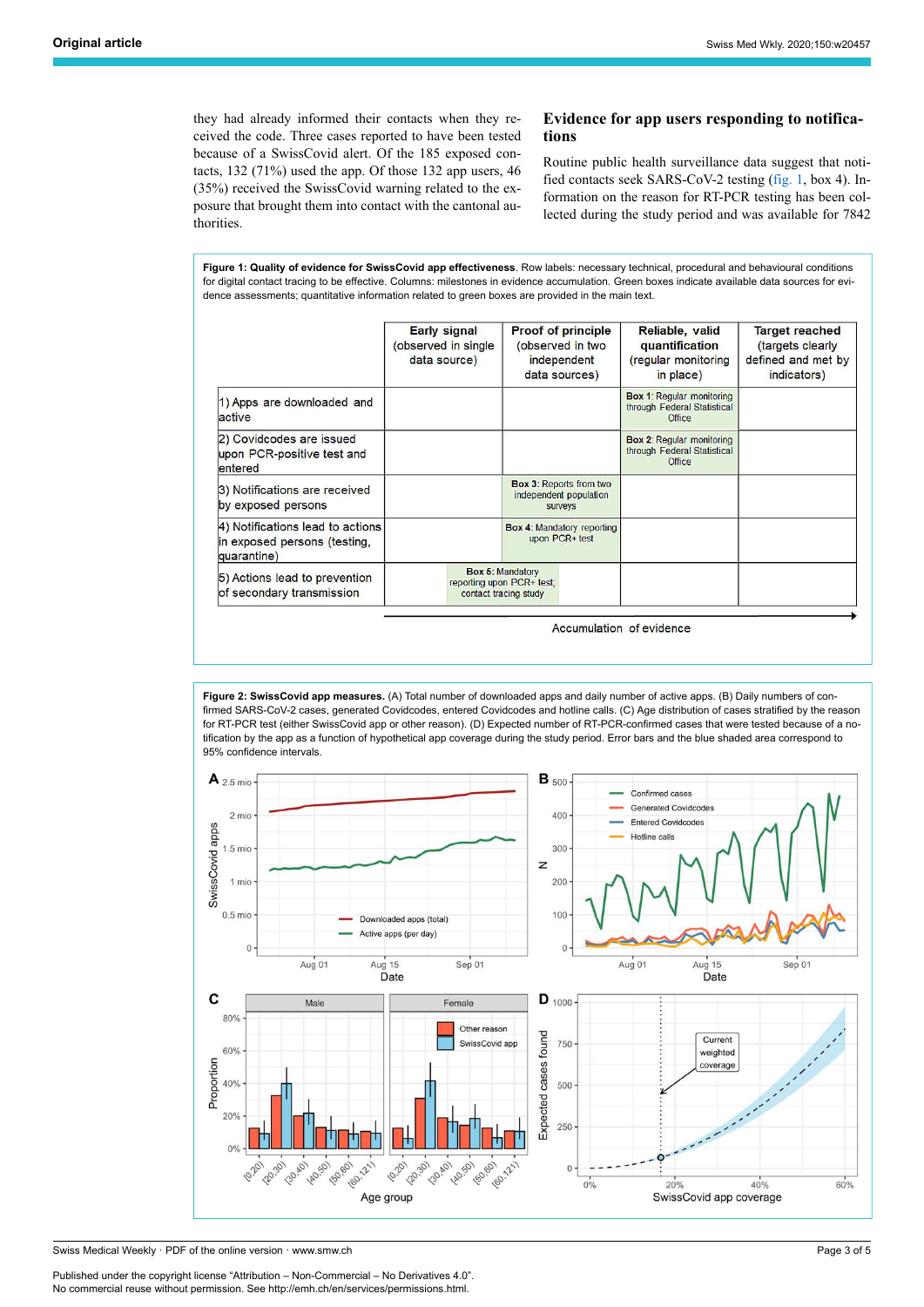(63%) of the 12,456 confirmed cases. Among these, 6380 reported symptoms compatible with COVID-19, 487 reported outbreak investigation, and 41 reported the Swiss-Covid app as the reason for the test (fig. 1, box 5). As the information on the reason for the test was only complete for 63% of confirmed cases, the total number of cases that were tested because of the notification by the app is likely to be higher. To estimate this number, we applied multiple imputation by chained equation [18], accounting for the effect of age and sex on the probability of missing information. This approach yielded a total of 65 cases (95% confidence interval [CI] 54–77) reporting the SwissCovid app as the reason for testing over the period considered. These cases displayed a slightly younger age distribution but a similar sex distribution compared with cases reporting another reason for testing (fig. 2C).

#### **Effectiveness of the SwissCovid app**

A key measure to quantify the effectiveness of contact tracing at identifying SARS-CoV-2 infections is the number of positive contacts per index case. This number depends on several factors, such as the number of contacts traced per index case and the overall dynamics of the epidemic. Two large studies of classic contact tracing for SARS-CoV-2 found 23 secondary cases in contacts of 100 index cases (0.23, 95% CI 0.15–0.32) in Taiwan [19] and 2169 positive cases in contacts of 5706 index cases (0.38, 95% CI 0.37–0.39) in South Korea [20]. To compare the effectiveness of the SwissCovid app to these classic contact tracing studies, we estimated the number of notified positive contacts using the app per index case who entered a Covidcode using the formula  $\varepsilon = n/(c\mu)$ , where n = 65 (95% CI 54–77) is the imputed total number of confirmed cases that reported the SwissCovid app as the reason for the test,  $c = 1645$ is the number of entered Covidcodes, and  $\mu = 16.7\%$  is the proportion of the Swiss population who are active users of the app, weighted by the number of confirmed cases per day. Hence, the term cμ corresponds to the number of index cases entering Covidcodes scaled by the probability that their contacts use the SwissCovid app assuming a homogeneous distribution of the app coverage. We obtained  $\varepsilon$  = 0.24 (95% CI 0.20–0.27), which is in a similar range to the numbers from the classic contact tracing studies.

Several factors could affect the estimated effectiveness of the SwissCovid app. Due to clustering of app users, the calculated ε could represent an upper estimate as the uptake of the SwissCovid app in contacts of app users might be higher than the average uptake in the Swiss population. Assuming  $\mu = 71\%$ , which is the uptake of the app in contacts of RT-PCR-confirmed cases from the Zurich SARS-CoV-2 Cohort, we obtained ε = 0.06 (95% CI 0.05–0.06) as a lower estimate that would still represent a respectable effectiveness of the app at identifying SARS-CoV-2 infections in contacts of index cases. However, a number of factors can also contribute to an underestimate of ε. First, confirmed cases might only report the presence of symptoms as the reason for the test even though they were notified by the app. Second, as a result of the decentralised and voluntary nature of SwissCovid, there may have been more notified contacts that became infected and self-isolated following the notification, but did not get tested, and are thus missing from the analysis. Third, reported numbers of RT-

PCR-confirmed cases using the app for the study period might be slightly higher in reality because of time delays in reporting.

Reliable, continuous monitoring of app effectiveness indicators is still being improved. Also, citizen reports on social media (e.g., Twitter) have suggested multi-day delays in receiving Covidcodes following positive test results in some instances. Along the same lines, during the study period, only about two thirds of issued Covidcodes have been entered and triggered notifications (fig. 2B). Efforts to streamline procedures and app user interactions with local health authorities – i.e., a direct referral of notified hotline callers to the responsible local authorities – are underway. Our findings illustrate that digital contact tracing can be effective even with low uptake, as suggested by mathematical modelling [21]. Because app coverage affects both the number of index cases and their contacts, the total number of SARS-CoV-2 infections that could be identified through digital contact tracing scales with the square of the coverage and could substantially increase with higher uptake (fig. 2D).

In conclusion, based on the data collected during the initial deployment of the SwissCovid app, we argue that voluntary digital contact tracing can show similar effectiveness at identifying infected partners of index cases as classic contact tracing, provided that both the index case and the exposed contacts use the app. As the effectiveness of digital contact tracing crucially depends on a strong embedding into an efficient testing and contact tracing infrastructure on the ground, apps such as SwissCovid represent a helpful complementary tool for controlling the spread of SARS-CoV-2. The strength of evidence for app effectiveness as summarised in figure 1 illustrates that most indicators have reached at least a "proof-of-principle" stage. That is, the outcome of interest was observed independently in two data sources in all important key indicators. There is, however, still room for improvement. Improvements in the EN API by Apple and Google include an increase of the precision in determining risk, and a reduction in the delay in communicating it to users. International interoperability exchanges will increase the effectiveness of the app, in particular in the countries bordering Switzerland. Speed is essential to the effectiveness of TTIQ strategies [4, 5]. Reducing the time to quarantine for contacts, as a result of digital contact tracing, should provide an additional, important benefit to COVID-19 mitigation efforts.

#### **Acknowledgement**

The authors would like to acknowledge the Swiss Federal Office of Public Health, the Federal Statistical Office, and the Federal Office of Information Technology, Systems and Telecommunication for their collaborative contributions, which were essential for the development, deployment, and assessment of SwissCovid. We thank the epidemiology unit at the Federal Office of Public Health for the contributions in providing data and commenting on the results and conclusions. We would also like to thank the Cantonal Health Directorate Zurich for their support and collaboration in the conduct of the Zurich SARS-CoV-2 Cohort, as well as the Swiss School of Public Health and the Corona Immunitas programme for contributing to the study with their structure and services.

#### **Funding**

MS received funding from the European Union's Horizon 2020 research and innovation programme – project "Versatile emerging infectious disease observatory – forecasting, nowcasting and tracking in a changing world (VEO)" (No. 874735). CA received funding from the